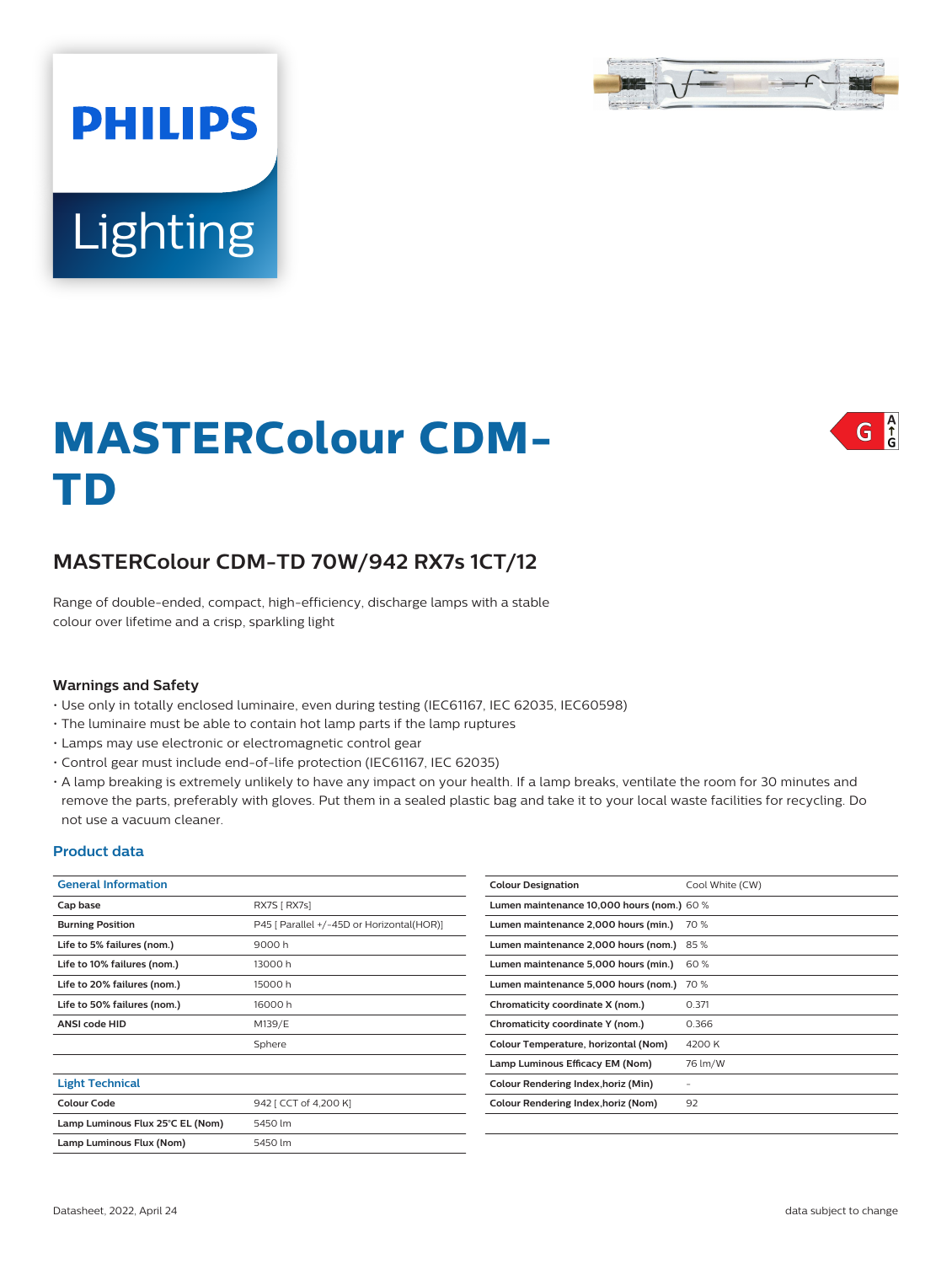# **MASTERColour CDM-TD**

| <b>Operating and Electrical</b> |                 |  |  |  |  |
|---------------------------------|-----------------|--|--|--|--|
| Power (Rated) (Nom)             | 71.5 W          |  |  |  |  |
| Lamp current run-up (max.)      | 1.4A            |  |  |  |  |
| Lamp current (EM) (nom.)        | 0.98A           |  |  |  |  |
| Ignition supply voltage (max.)  | 198 V           |  |  |  |  |
| Ignition peak voltage (max.)    | 5000 V          |  |  |  |  |
| Ignition supply voltage (min.)  | 198 V           |  |  |  |  |
| Re-ignition time (min.) (max.)  | 15 min          |  |  |  |  |
| Ignition time (max.)            | 30 <sub>s</sub> |  |  |  |  |
| Voltage (Max)                   | 98 V            |  |  |  |  |
| Voltage (Min)                   | 82 V            |  |  |  |  |
| <b>Voltage (Nom)</b>            | 90 V            |  |  |  |  |
|                                 |                 |  |  |  |  |
| <b>Controls and Dimming</b>     |                 |  |  |  |  |
| <b>Dimmable</b>                 | N <sub>o</sub>  |  |  |  |  |
| Run-up time 90% (max.)          | 3 min           |  |  |  |  |
|                                 |                 |  |  |  |  |
| <b>Mechanical and Housing</b>   |                 |  |  |  |  |
| <b>Lamp Finish</b>              | Clear           |  |  |  |  |
| <b>Bulb shape</b>               | T22 [ T 22mm]   |  |  |  |  |
|                                 |                 |  |  |  |  |
| <b>Approval and Application</b> |                 |  |  |  |  |
| <b>Energy Efficiency Class</b>  | G               |  |  |  |  |
| Mercury (Hg) content (max.)     | 4.7 mg          |  |  |  |  |
| Mercury (Hg) content (nom.)     | 4.8 mg          |  |  |  |  |

| Energy consumption kWh/1,000 hours   | 72 kWh                           |  |  |  |  |
|--------------------------------------|----------------------------------|--|--|--|--|
|                                      | 473339                           |  |  |  |  |
|                                      |                                  |  |  |  |  |
| <b>UV</b>                            |                                  |  |  |  |  |
| PET (NIOSH) (min.)                   | 8 h/500lx                        |  |  |  |  |
| Damage factor D/fc (max.)            | 0.4                              |  |  |  |  |
|                                      |                                  |  |  |  |  |
| <b>Luminaire Design Requirements</b> |                                  |  |  |  |  |
| Bulb temperature (max.)              | 500 °C                           |  |  |  |  |
| Pinch temperature (max.)             | 280 °C                           |  |  |  |  |
|                                      |                                  |  |  |  |  |
| <b>Product Data</b>                  |                                  |  |  |  |  |
| Full product code                    | 871150020002015                  |  |  |  |  |
| Order product name                   | MASTERColour CDM-TD 70W/942 RX7s |  |  |  |  |
|                                      | 1CT/12                           |  |  |  |  |
| EAN/UPC - product                    | 8711500200020                    |  |  |  |  |
| Order code                           | 928084705133                     |  |  |  |  |
| SAP numerator - quantity per pack    | 1                                |  |  |  |  |
| Numerator - packs per outer box      | 12                               |  |  |  |  |
| <b>SAP</b> material                  | 928084705133                     |  |  |  |  |
| SAP net weight (piece)               | 21.000 g                         |  |  |  |  |
| <b>ILCOS</b> code                    | MD/UB-70/942-H-RX7s-22/117.6     |  |  |  |  |

## **Dimensional drawing**

 $\overline{O}$ 

| Product                          | D (max) D | $\overline{\phantom{a}}$ | C (max)                      |
|----------------------------------|-----------|--------------------------|------------------------------|
| MASTERColour CDM-TD 70W/942 RX7s |           |                          | 22 mm 0.75 in 7 mm 119.63 mm |
| 1CT/12                           |           |                          |                              |

**MASTERColour CDM-TD 70W/942 RX7s 1CT/12**